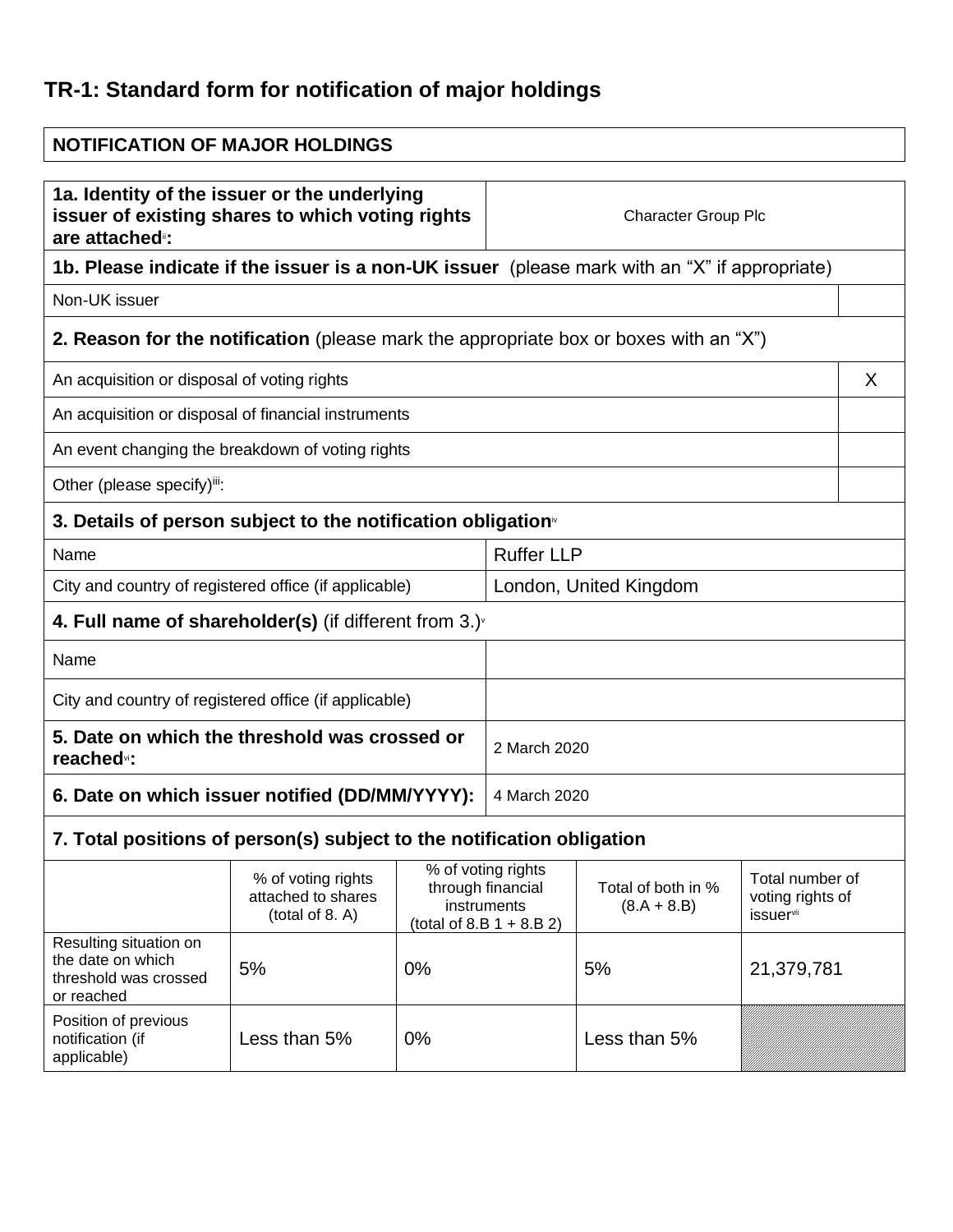## **8. Notified details of the resulting situation on the date on which the threshold was crossed or reached**viii

| A: Voting rights attached to shares |                                                               |                                                                       |                                                               |                                                                    |
|-------------------------------------|---------------------------------------------------------------|-----------------------------------------------------------------------|---------------------------------------------------------------|--------------------------------------------------------------------|
| Class/type of<br>shares             | Number of voting rightsix                                     |                                                                       | % of voting rights                                            |                                                                    |
| ISIN code (if possible)             | <b>Direct</b><br>(Art 9 of Directive<br>2004/109/EC) (DTR5.1) | <b>Indirect</b><br>(Art 10 of Directive<br>2004/109/EC)<br>(DTR5.2.1) | <b>Direct</b><br>(Art 9 of Directive<br>2004/109/EC) (DTR5.1) | <b>Indirect</b><br>(Art 10 of Directive<br>2004/109/EC) (DTR5.2.1) |
| GB0008976119                        | 1,091,555                                                     | 0                                                                     | 5%                                                            | 0%                                                                 |
| <b>SUBTOTAL 8. A</b>                | 1,091,555                                                     |                                                                       | 5%                                                            |                                                                    |

| B 1: Financial Instruments according to Art. 13(1)(a) of Directive 2004/109/EC (DTR5.3.1.1 (a)) |                               |                                         |                                                                                                        |                    |
|-------------------------------------------------------------------------------------------------|-------------------------------|-----------------------------------------|--------------------------------------------------------------------------------------------------------|--------------------|
| <b>Type of financial</b><br>instrument                                                          | <b>Expiration</b><br>$date^x$ | Exercise/<br><b>Conversion Periodxi</b> | <b>Number of voting rights</b><br>that may be acquired if<br>the instrument is<br>exercised/converted. | % of voting rights |
| N/A                                                                                             | N/A                           | N/A                                     | N/A                                                                                                    | N/A                |
|                                                                                                 |                               | <b>SUBTOTAL 8. B 1</b>                  | N/A                                                                                                    | N/A                |

| B 2: Financial Instruments with similar economic effect according to Art. 13(1)(b) of Directive<br>2004/109/EC (DTR5.3.1.1 (b)) |                                                        |                                             |                                                     |                            |                    |
|---------------------------------------------------------------------------------------------------------------------------------|--------------------------------------------------------|---------------------------------------------|-----------------------------------------------------|----------------------------|--------------------|
| Type of financial<br>instrument                                                                                                 | <b>Expiration</b><br>$date^{\scriptscriptstyle\times}$ | Exercise/<br><b>Conversion</b><br>Period xi | <b>Physical or</b><br>cash<br><b>settlement</b> xii | Number of<br>voting rights | % of voting rights |
| N/A                                                                                                                             | N/A                                                    | N/A                                         | N/A                                                 | N/A                        | N/A                |
|                                                                                                                                 |                                                        |                                             | <b>SUBTOTAL</b><br>8.B.2                            | N/A                        | N/A                |

| 9. Information in relation to the person subject to the notification obligation (please mark the<br>applicable box with an "X")                                                                                                                                  |                                                                                     |                                                                                                                         |                                                                                |  |
|------------------------------------------------------------------------------------------------------------------------------------------------------------------------------------------------------------------------------------------------------------------|-------------------------------------------------------------------------------------|-------------------------------------------------------------------------------------------------------------------------|--------------------------------------------------------------------------------|--|
| Person subject to the notification obligation is not controlled by any natural person or legal entity and does not<br>control any other undertaking(s) holding directly or indirectly an interest in the (underlying) issuerxiii                                 |                                                                                     |                                                                                                                         |                                                                                |  |
| Full chain of controlled undertakings through which the voting rights and/or the<br>financial instruments are effectively held starting with the ultimate controlling natural person or legal entity <sup>xiv</sup><br>(please add additional rows as necessary) |                                                                                     |                                                                                                                         |                                                                                |  |
| <b>Name</b> xv                                                                                                                                                                                                                                                   | % of voting rights if<br>it equals or is higher<br>than the notifiable<br>threshold | % of voting rights<br>through financial<br>instruments if it<br>equals or is higher<br>than the notifiable<br>threshold | Total of both if it<br>equals or is higher<br>than the notifiable<br>threshold |  |
| N/A                                                                                                                                                                                                                                                              | N/A                                                                                 | N/A                                                                                                                     | N/A                                                                            |  |